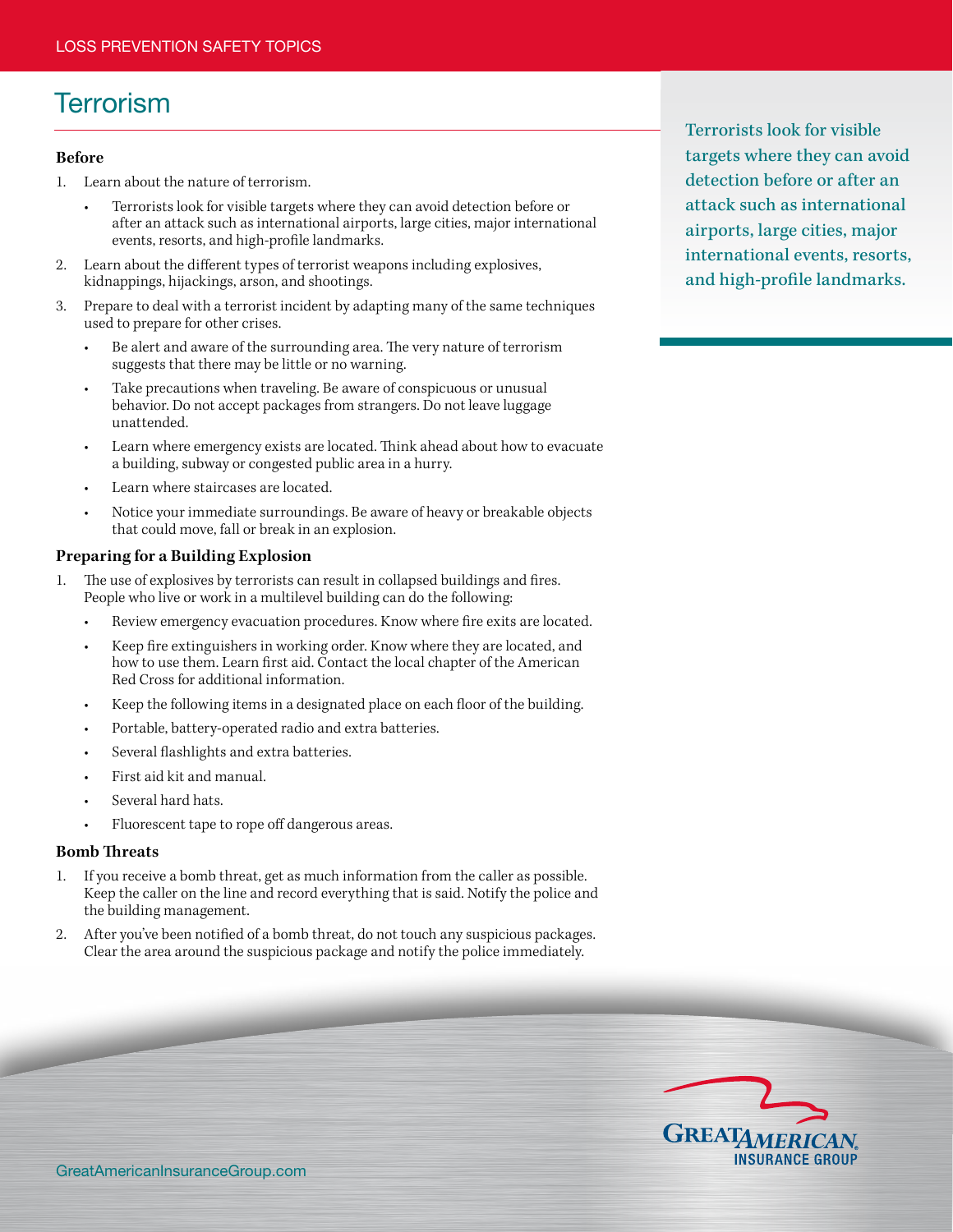In evacuating a building, avoid standing in front of windows or other potentially hazardous areas. Do not restrict sidewalk or streets to be used by emergency officials.

#### **During**

- 1. In a building explosion, get out of the building as quickly and calmly as possible.
- 2. If items are falling off bookshelves or from the ceiling, get under a sturdy table or desk. If there is a fire.
	- Stay low to the floor and exit the building as quickly as possible.
	- Cover nose and mouth with a wet cloth.
	- When approaching a closed door, use the palm of your hand and forearm to feel the lower, middle and upper parts of the door. If it is not hot, brace yourself against the door and open it slowly. If it is hot to the touch, do not open the door–seek an alternate escape route.
	- Heavy smoke and poisonous gases collect first along the ceiling. Stay below the smoke at all times.

### **After**

- 1. If you are trapped in debris.
	- Use a flashlight.
	- Stay in your area so that you don't kick updust. Cover your mouth with a handkerchief or clothing.
	- Tap on a pipe or wall so that rescuers can hear where you are. Use a whistle if one is available. Shout only as a last resort–shouting can cause a person to inhale dangerous amounts of dust.

# **Assisting Victims**

1. Untrained persons should not attempt to rescue people who are inside a collapsed building. Wait for emergency personnel to arrive.

#### **Chemical Agents**

- 1. Chemical agents are poisonous gases, liquids or solids that have toxic effects on people, animals or plants. Most chemical agents cause serious injuries or death.
- 2. Severity of injuries depends on the type and amount of the chemical agent used, and the duration of exposure.
- 3. Were a chemical agent attack to occur, authorities would instruct citizens to either seek shelter where they are and seal the premises or evacuate immediately. Exposure to chemical agents can be fatal. Leaving the shelter to rescue or assist victims can be a deadly decision. There is no assistance that the untrained can offer that would likely be of any value to the victims of chemical agents.

# **Biological Agents**

- 1. Biological agents are organisms or toxins that have illness-producing effects on people, livestock and crops.
- 2. Because biological agents cannot necessarily be detected and may take time to grow and cause a disease, it is almost impossible to know that a biological attack has occurred. If government officials become aware of a